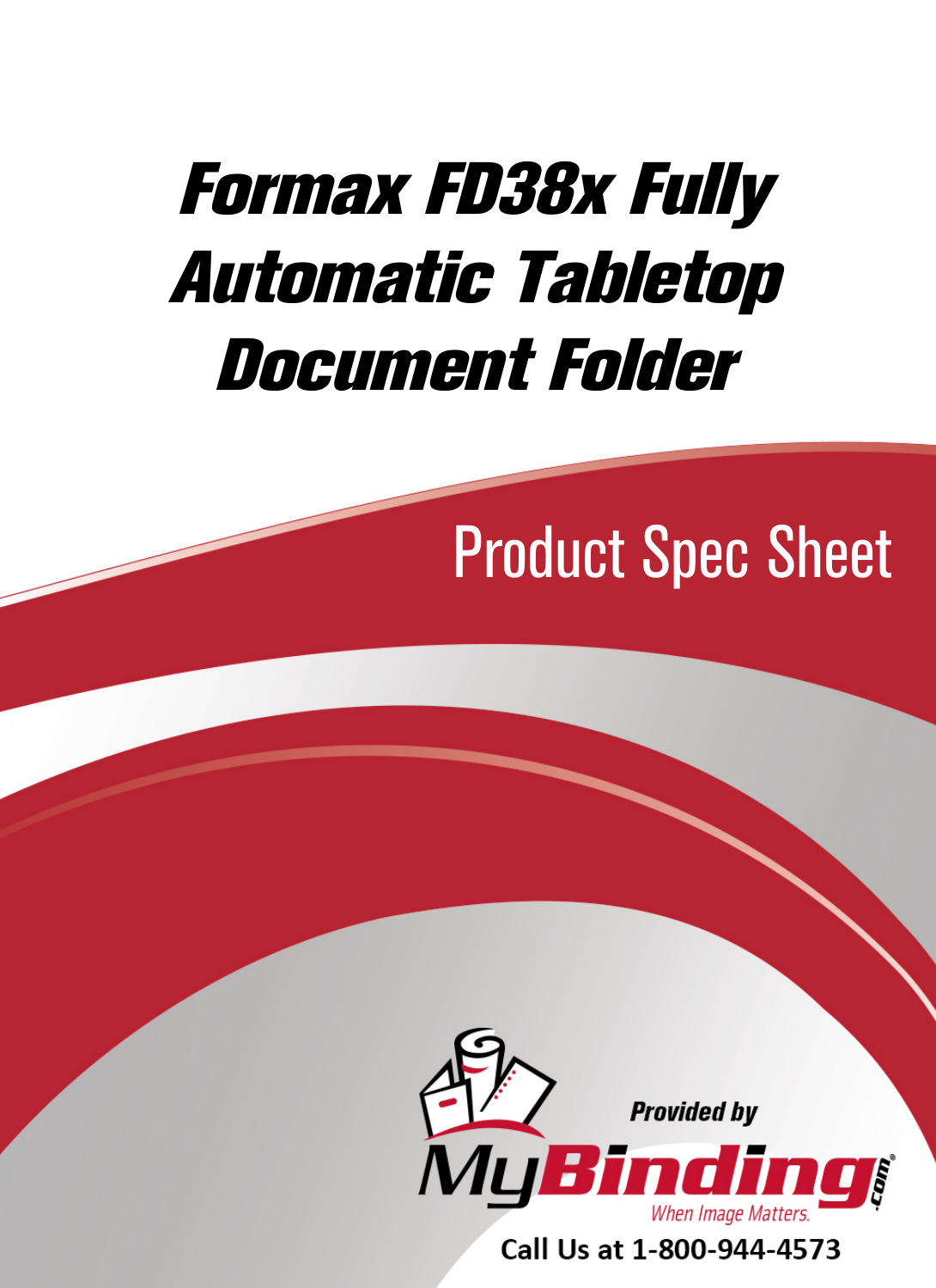# FORMAX

### **[FD 38X Document Folder](https://www.mybinding.com/formax-fd38x-fully-automatic-tabletop-document-folder.html)** Fully Automatic document folding



The *Fully Automatic FD 38X Document Folder* is the ideal folding solution for any business, church, school or print-for-pay center that demands quick and easy set-up. Jobs are completed exceptionally fast with the FD 38X folding up to 20,100 pieces per hour! The new 2.8" (71mm) backlit *LCD display* and control panel makes the FD 38X extremely easy to use and provides a user interface that is second to none. Fully automated fold plates and **AutoStack™ Stacker Wheels** provide one touch set-up of the 18 pre-programmed fold settings or for choosing one of the 35 custom folds that can be stored into memory.

The patented *Multi-Sheet Feeder* allows up to 4 sheets stapled or unstapled to be folded at one time through the dedicated feed system with its own side guides and skew adjustment system.

Operators can load up to 500 sheets in the hopper, select their fold, press start and walk away to attend to other important tasks. The FD 38X will fold the 500 sheets in as fast as 2 minutes and hold the folded pieces on its patented *Telescoping Conveyor System*.

The large 2.8" (71mm) backlit LCD display and user friendly control panel allows for untrained operators to walk up and start folding with little to no instruction. The FD 38X advanced software allows for all standard fold types and paper sizes to be customized to meet your particular needs.

The FD 38X can also be used with the optional Formax V-Stack36 Vertical Stacker, which stacks up to 22" of folded documents, making them easier to unload for further processing.

When it comes to paper folding, no one does it faster or with higher quality than the Formax FD 38X!

#### **Standard Fold Types**